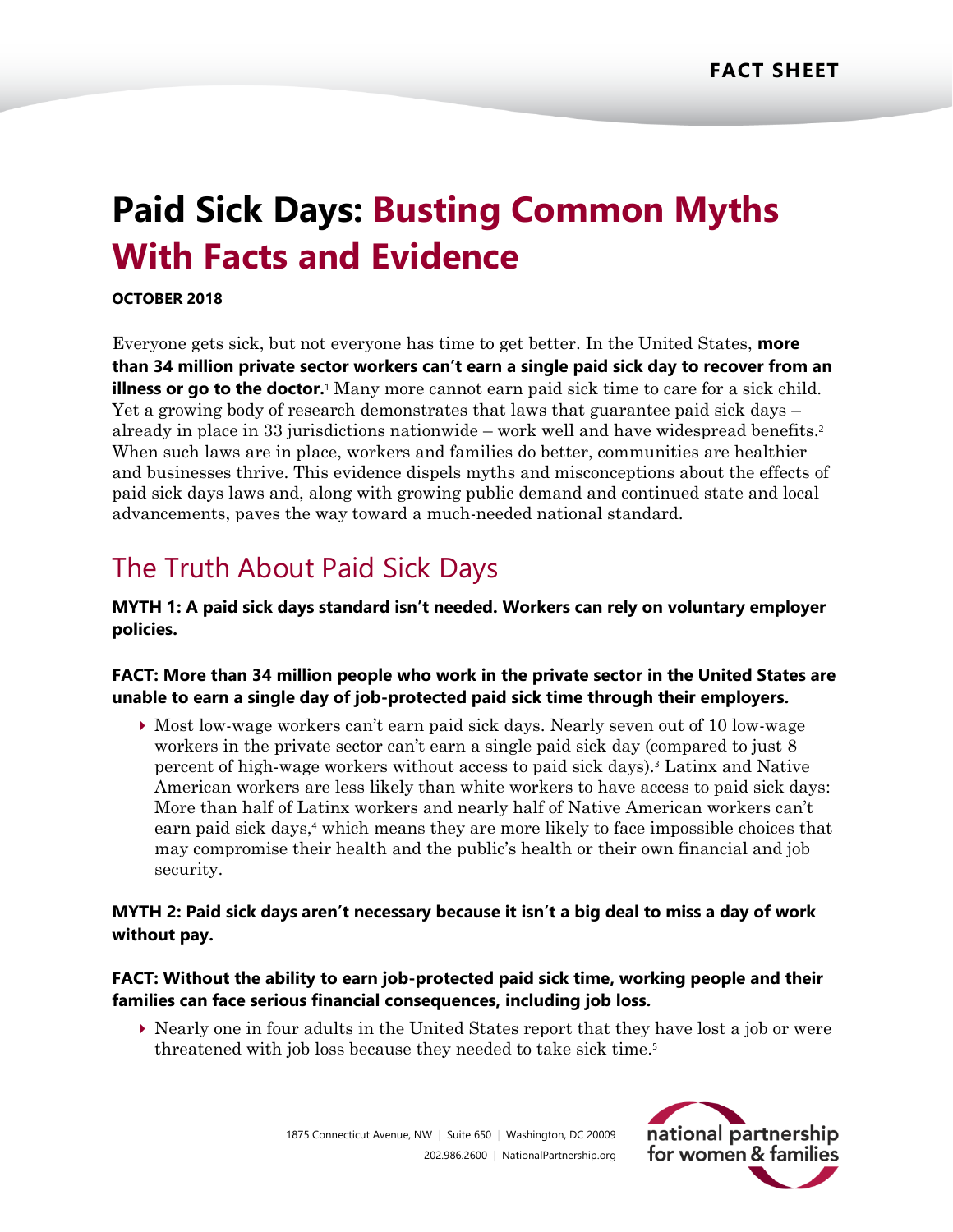Families without paid sick days often can't afford basic necessities when illness strikes. Just a few days of lost pay is equivalent to losing an entire month's worth of groceries, utilities or health care expenses for a typical family in which a breadwinner does not have paid sick days.<sup>6</sup>

#### **MYTH 3: Paid sick days laws are "job killers" that harm the economy and force employers to cut wages or workers.**

## **FACT: Paid sick days laws have not led to job loss, business relocation or economic harm according to evidence form the longest-standing laws.**

- $\triangleright$  San Francisco and Washington, D.C. which have the two longest-standing paid sick days laws in the nation – have both experienced job and business growth and positive outcomes in worker productivity and retention since the laws took effect. And the economies in jurisdictions that have passed laws more recently – such as New York City and Jersey City – have experienced similar effects.<sup>7</sup>
- A report prepared by the Office of the District of Columbia Auditor in 2013 found no evidence that the law prompted businesses to leave the city or discouraged employers from establishing new businesses in it.<sup>8</sup>

## **MYTH 4: A "one-size-fits-all" policy is too limiting for employers.**

## **FACT: Paid sick days laws create minimum standards that employers are free to build upon to meet the particular needs of their workforces, their businesses and their communities.**

- $\triangleright$  Employers that already provide paid sick time that meets the minimum requirements of paid sick days laws often don't have to change their policies, and the laws provide flexibility to address particular employers' payroll or existing paid time off practices.
- $\triangleright$  The vast majority of employers in jurisdictions with paid sick days have expressed positive or neutral experiences with these laws. In the year following Seattle's paid sick days law implementation, for example, nearly 70 percent of employers said they did not experience any administrative burdens or difficulties implementing the policy and 70 percent of employers said they supported the law.<sup>9</sup> In New York City, approximately 18 months after its ordinance took effect, 86 percent of employers expressed their support for the law.<sup>10</sup>

## **MYTH 5: I have paid sick days through my employer, so I don't need a public policy standard for paid sick days.**

#### **FACT: People are more likely to go to work sick and to delay or forgo regular, costeffective care if they can't earn sick time, which has consequences for all of us and our communities.**

 $\blacktriangleright$  The workers who are most likely to be without paid sick days often have the highest rates of public contact, including restaurant and hospitality workers, child care workers, and senior care workers.<sup>11</sup> These workers often have no choice but to work sick to protect their own or their families' financial stability. This affects everyone who interacts with these workers.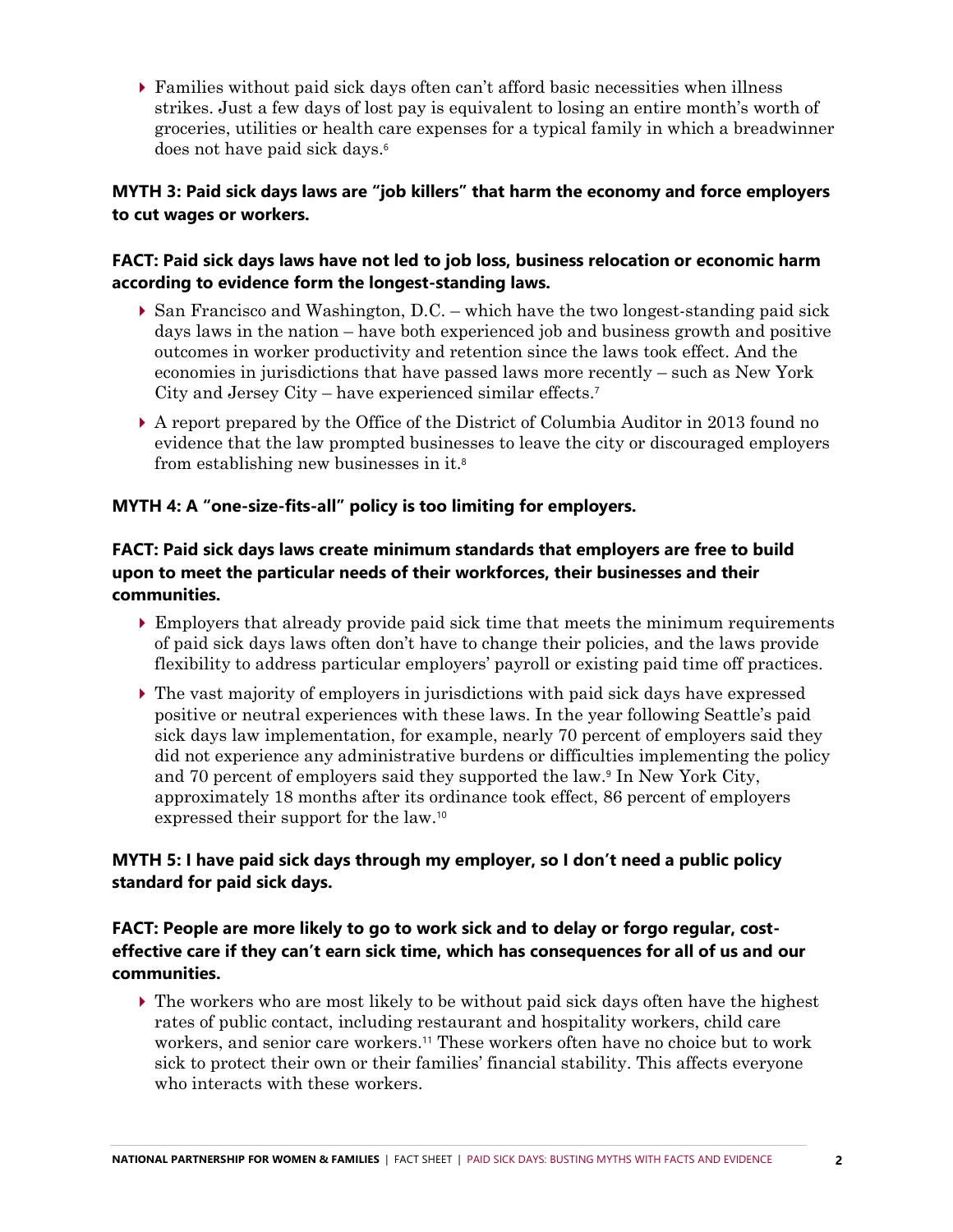- $\blacktriangleright$  Jurisdictions that have passed paid sick days have experienced significant decreases in flu rates, compared to those that have no such law.<sup>12</sup> And during the 2009 H1N1 outbreak, an estimated seven million people caught the flu from co-workers, but contagion rates were lower and illness outbreaks were shorter among businesses that were more likely to provide paid sick days.<sup>13</sup>
- When workers can't earn sick time, they are more likely to seek treatment at hospital emergency departments. A federal paid sick days policy could prevent an estimated 1.3 million emergency room visits each year in the United States, saving \$1.1 billion annually in public private health insurance costs. 14

#### **MYTH 6: Employers will relocate and local jobs will be lost if a paid sick days law is passed.**

#### **FACT: Jurisdictions with paid sick days laws have not experienced employer or job loss. And service and assistance jobs – the jobs among the least likely to have paid sick days – serve specific communities and cannot be relocated.**

- Negative employment effects are a myth. Evidence from states and localities with paid sick days policies has not demonstrated any negative effect on jobs. In fact, business is booming in places like Seattle, Wash., where research prepared for the Office of the City Auditor showed that, in the first year after the law took effect, employer growth was stronger than the neighboring cities of Bellevue, Everett and Tacoma combined.<sup>15</sup>
- Occupations in the restaurant, hospitality and caregiving industries are among the least likely to offer paid sick days<sup>16</sup> – these are some of the fastest-growing jobs in the nation and are needed in every city and state.<sup>17</sup>

#### **MYTH 7: Workers with access to paid sick days will abuse the policy.**

#### **FACT: Workers approach their paid sick days as insurance and use them judiciously.**

- $\blacktriangleright$  More than four in 10 workers (45 percent) with access to paid sick days didn't use any of that time in the previous year, based on a national 2014 study, and for those who did use the time they had earned, they only used an average of 2.1 days.<sup>18</sup>
- $\triangleright$  In places with paid sick days laws, workers tend to use fewer paid sick days than they earn and many do not use any at all. Examples include:
	- In Jersey City, more than 92 percent of employers said the law didn't affect the number of sick days their employees took  $-4.1$  percent even said that workers were taking fewer days away from work than before the law was implemented.<sup>19</sup>
	- $\triangleright$  In San Francisco, where workers can earn up to nine paid sick days per year, the typical worker used only three. In fact, more than one-quarter of workers with access did not use any paid sick days at all.<sup>20</sup>
	- In Connecticut, one third of employees used no paid sick days at all; and those who did, on average, took a little more than half of the sick days they earned.<sup>21</sup>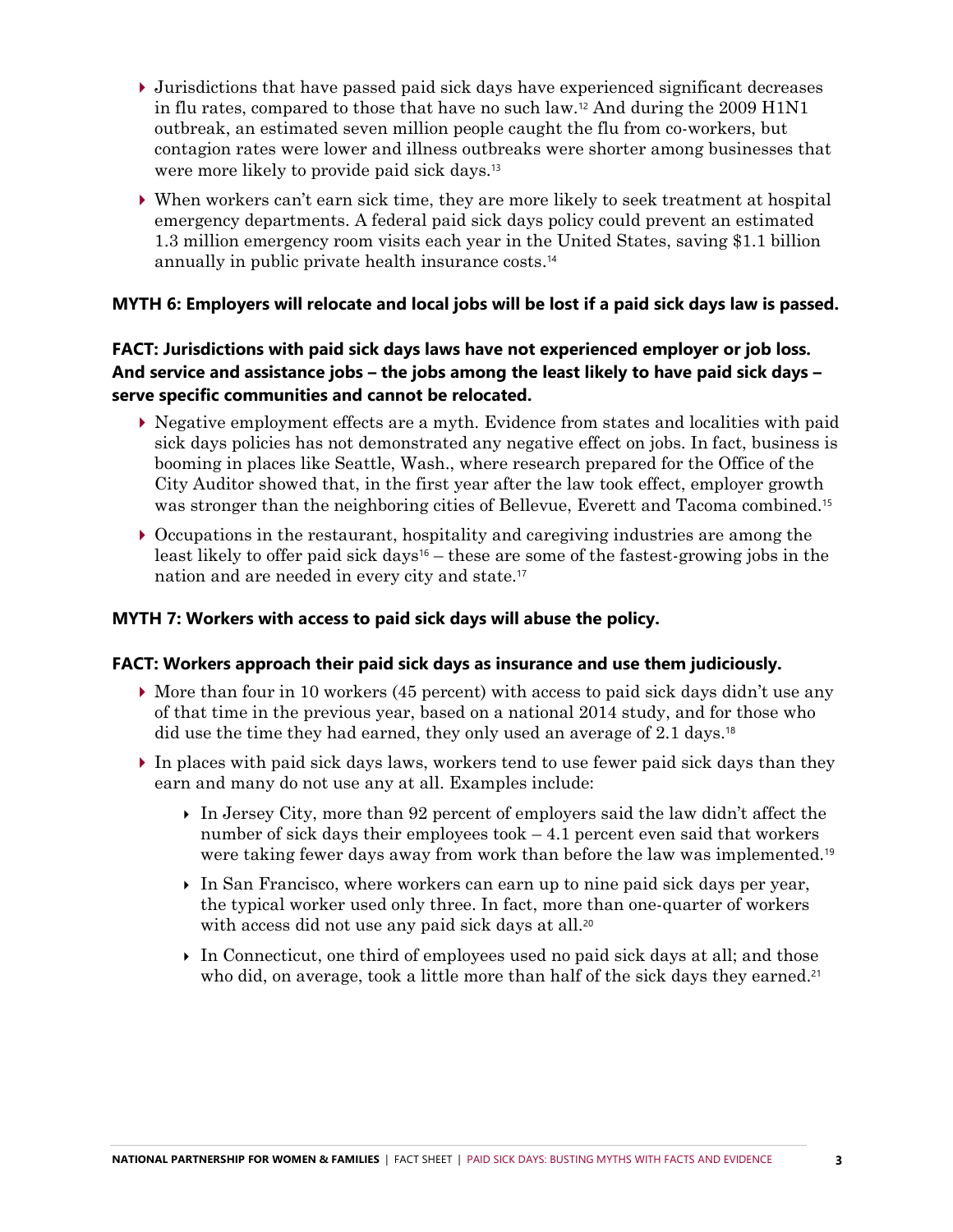#### **MYTH 8: Workers don't need paid sick days. They can use paid vacation days or flex time.**

#### **FACT: Most workers who lack paid sick days also lack paid vacation days, and flex time is no substitute for paid sick days.**

 $\blacktriangleright$  Many workers who don't have paid sick days don't have any paid time off at all  $$ particularly lower-income workers who may need paid time off the most. In fact, just 41 percent of private sector workers at the bottom of the pay scale can earn paid vacation – compared to 92 percent of the highest-wage workers who have access.<sup>22</sup> Vacation and flexible scheduling policies may require advance notice and approval from a supervisor. Medical needs don't arise on a predictable schedule, and caring for oneself or a family member shouldn't depend on an employer's permission.

# As Myths are Dispelled, Paid Sick Days Policies Advance

Today, **33 jurisdictions, including 11 states – Arizona, California, Connecticut, Maryland, Massachusetts, Michigan, New Jersey, Oregon, Rhode Island, Vermont and Washington – have or will soon have paid sick days policies**. <sup>23</sup> The evidence is clear: When paid sick days policies are in place, working people and families do better, communities are healthier and businesses thrive.

As state and local momentum continues and myths are replaced with facts, we get closer to achieving a **national paid sick days policy such as the Healthy Families Act**, which would allow all workers – regardless of where they live or work – to earn paid sick days. To learn more, visit **[PaidSickDays.org](http://www.paidsickdays.org/)**.

3 See note 1.

5 Smith, T. W., & Kim, J. (2010, June). *Paid Sick Days: Attitudes and Experiences* (p. 6). Public Welfare Foundation and National Opinion Research Center at the University of Chicago Publication. Retrieved 4 October 2018, from http://www.nationalpartnership.org/research-library/work-family/psd/paid-sick-days-attitudes-and-experiences.pdf

<sup>1</sup> U.S. Bureau of Labor Statistics. (2018, July 20). *National Compensation Survey: Employee Benefits in the United States, March 2018* (Table 5). Retrieved 4 October 2018, from http://www.bls.gov/news.release/pdf/ebs2.pdf

<sup>2</sup> National Partnership for Women & Families. (2018, October). *Current Paid Sick Days Laws.* Retrieved 4 October 2018, from http://www.nationalpartnership.org/researchlibrary/work-family/psd/current-paid-sick-days-laws.pdf

<sup>4</sup> Xia, J., Hayes, J., Gault, B., & Nguyen, H. (2016, February). *Paid Sick Days Access and Usage Rates Vary by Race/Ethnicity, Occupation, and Earnings*. Institute for Women's Policy Research Publication. Retrieved 4 October 2018, from https://iwpr.org/wp-content/uploads/wpallimport/files/iwpr-export/publications/B356.pdf

<sup>6</sup> Gould, E., & Schieder, J. (2017, June 28). *Work sick or lose pay?: The high cost of being sick when you don't get paid sick days*. Economic Policy Institute Publication. Retrieved 4 October 2018, from http://www.epi.org/publication/work-sick-or-lose-pay-the-high-cost-of-being-sick-when-you-dont-get-paid-sick-days/

<sup>7</sup> National Partnership for Women & Families. (2017, January). *Paid Sick Days: Low Cost, High Reward for Workers, Employers and Communities*. Retrieved 4 October 2018, from http://www.nationalpartnership.org/research-library/work-family/psd/paid-sick-days-low-cost-high-reward.pdf

<sup>8</sup> Branche, Y. (2013, June 19). *Audit of the Accrued Sick and Safe Leave Act of 2008*. Office of the District of Columbia Auditor Publication. Retrieved 11 October 2018, from http://dcauditor.org/report/audit-of-the-accrued-sick-and-safe-leave-act-of-2008/

<sup>9</sup> Romich, J., Bignell, W., Brazg, T., Johnson, C., Mar, C., Morton, J., Song, C. (2014, April 23). *Implementation and Early Outcomes of the City of Seattle Paid Sick and Safe Time Ordinance*. University of Washington Publication. Retrieved 4 October 2018, from

http://www.seattle.gov/Documents/Departments/CityAuditor/auditreports/PSSTOUWReportwAppendices.pdf

<sup>10</sup> Appelbaum, E., & Milkman, R. (2016, September). *No Big Deal: The Impact of New York City's Paid Sick Days Law on Employers*. Center for Economic and Policy Research Publication. Retrieved 4 October 2018, from http://cepr.net/images/stories/reports/nyc-paid-sick-days-2016-09.pdf

<sup>11</sup> See note 4.

<sup>12</sup> Pichler, S., & Ziebarth, N. (2016, August). *The Pros and Cons of Sick Pay Schemes: Testing for Contagious Presenteeism and Noncontagious Absenteeism Behavior*. National Bureau of Economic Research Publication. Retrieved 4 October 2018, from http://www.nber.org/papers/w22530.pdf

<sup>13</sup> Drago, R., & Miller, K. (2010, February). *Sick at Work: Infected Employees in the Workplace During the H1N1 Pandemic*. Institute for Women's Policy Research Publication. Retrieved 4 October 2018, from https://iwpr.org/wp-content/uploads/wpallimport/files/iwpr-export/publications/B284.pdf

<sup>14</sup> Miller, K., Williams, C., & Yi, Y. (2011, November 14). *Paid Sick Days and Health: Cost Savings from Reduced Emergency Department Visits*. Institute for Women's Policy Research Publication. Retrieved 4 October 2018, from https://iwpr.org/publications/paid-sick-days-and-health-cost-savings-from-reduced-emergency-department-visits/ 15 See note 9.